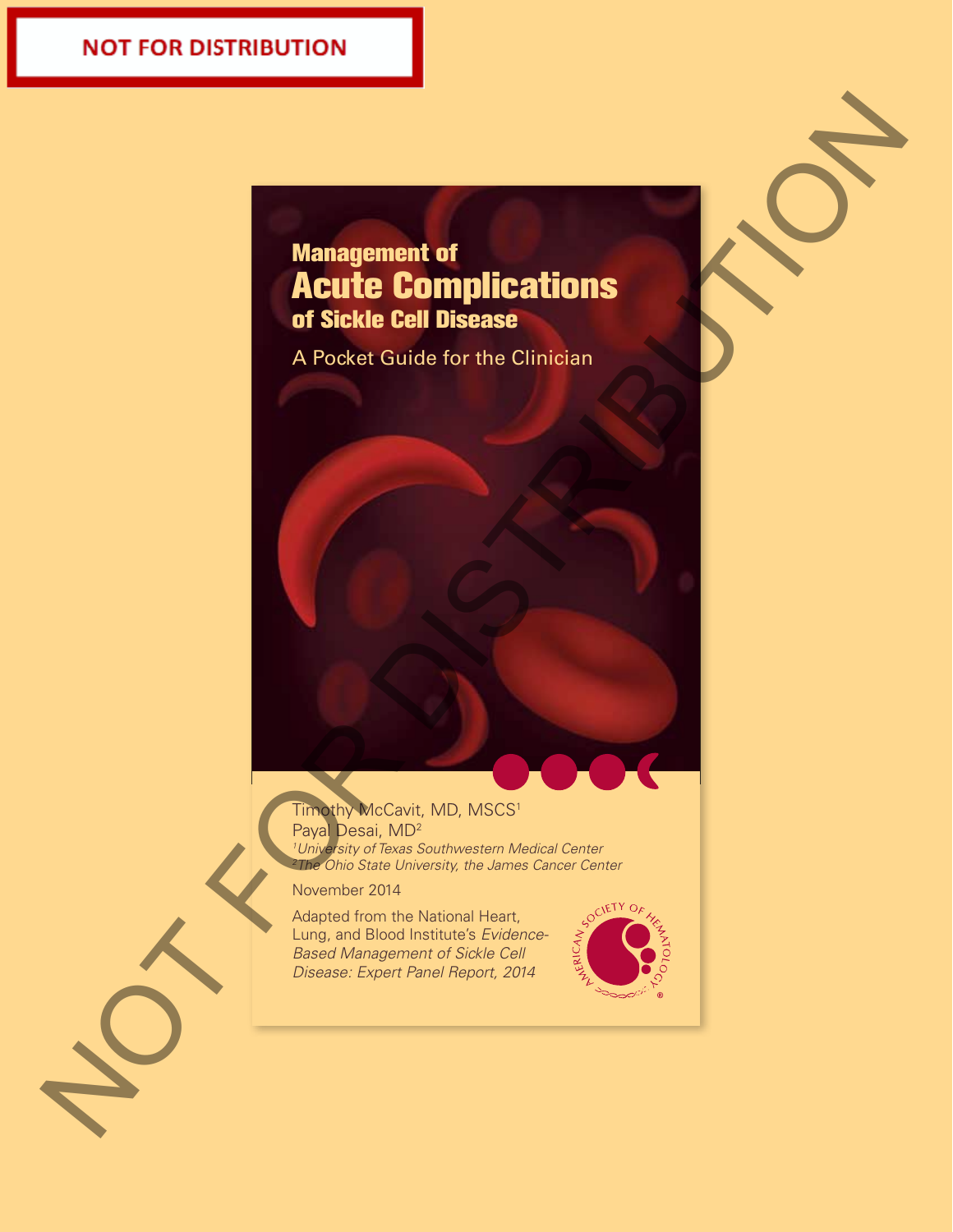

| <b>Complication</b>                    | <b>Risk Factors and Presentation</b>                                                                                                                                                                                                                                                                                                                                                                                                                                                                                                 | <b>Evaluation</b>                                                                                                                                                                                                                                                                                                                                     | <b>Transfusion</b><br>Indicated?                | <b>Management</b>                                                                                                                                                                                                                                                                                                                                                                                                                                                                                                                                                                                                                                                                                                                                                                                                                                                                                                                                                                                                                                                                                                                                           |
|----------------------------------------|--------------------------------------------------------------------------------------------------------------------------------------------------------------------------------------------------------------------------------------------------------------------------------------------------------------------------------------------------------------------------------------------------------------------------------------------------------------------------------------------------------------------------------------|-------------------------------------------------------------------------------------------------------------------------------------------------------------------------------------------------------------------------------------------------------------------------------------------------------------------------------------------------------|-------------------------------------------------|-------------------------------------------------------------------------------------------------------------------------------------------------------------------------------------------------------------------------------------------------------------------------------------------------------------------------------------------------------------------------------------------------------------------------------------------------------------------------------------------------------------------------------------------------------------------------------------------------------------------------------------------------------------------------------------------------------------------------------------------------------------------------------------------------------------------------------------------------------------------------------------------------------------------------------------------------------------------------------------------------------------------------------------------------------------------------------------------------------------------------------------------------------------|
| Acute chest<br>syndrome<br>(ACS)       | ACS resembles pneumonia, eg, the<br>patient has signs and symptoms of<br>lower respiratory tract disease and<br>a new pulmonary infiltrate on chest<br>radiograph. ACS can develop suddenly<br>or insidiously. Patients may present<br>with ACS, or it may occur during<br>hospitalization for a vaso-occlusive<br>crisis or after a surgical procedure,<br>especially one involving the abdomen.<br>Risk is increased in people with<br>asthma or prior ACS events.<br>ACS is the most common cause of<br>death in adults with SCD. | Should include chest x-ray<br>and measurement of oxygen<br>saturation by pulse oximetry<br>(Consensus-Expert Panel).<br>Should also include CBC/<br>reticulocyte count and blood<br>culture.                                                                                                                                                          | Usually,<br>but not<br>always for<br>mild cases | Treat with intravenous cephalosporin and an oral macrolide antibiotic. If<br>the patient is hypoxemic, administer supplemental oxygen to maintain<br>>95% oxygen saturation. Monitor closely for pronchospasm, acute<br>anemia, and hypoxemia. (Strong recommendation, low-quality<br>evidence)<br>Consider simple blood transfusion (10 mL/kg RBCs) if Hb concentration<br>is >1.0 g/dL below baseline (Weak recommendation, low-quality<br>evidence). If baseline Hb is $\geq$ 9 g/dL, simple transfusion may not be<br>indicated (Weak recommendation, low-quality evidence). Avoid<br>transfusing to a target Hb >10 g/dl (Moderate recommendation,<br>low-quality evidence).<br>Perform urgent exchange transfusion if there is rapid progression of<br>ACS as manifested by <90% oxygen saturation (despite supplemen-<br>tal oxygen), increasing respiratory distress, progressive pulmonary<br>infiltrates, and/or decline in hemoglobin concentration (despite simple<br>transfusion) (Strong recommendation, low-quality evidence).<br>Encourage use of incentive spirometry while awake (Strong recom-<br>mendation, moderate-quality evidence). |
| Fever                                  | Individuals with sickle cell anemia<br>have an increased risk of severe<br>bacterial infection. Risk continues<br>throughout childhood and to a lesser<br>extent in adults.<br>Fever may herald many acute and<br>sometimes life-threatening conditions,<br>such as acute chest syndrome (ACS) or<br>osteomyelitis.                                                                                                                                                                                                                  | Should include CBC with<br>differential, reticulocyte<br>count, blood culture, and<br>urine culture when urinary<br>tract infection is suspected<br>(Consensus-Expert Panel).<br>If fever is accompanied<br>by shortness of breath,<br>tachypnea, cough, and/or<br>rales, investigate for ACS<br>(Consensus-Expert Panel).                            | <b>Depends</b><br>on other<br>indications       | Hospitalize patients with temperature ≥103.1°F (39.5°C) and who<br>appear ill for close observation and parenteral antibiotic therapy<br>(Consensus-Expert Panel).<br>For children with a temperature ≥101.3°F (38.5°C), administer<br>parenteral antibiotics with coverage against Streptococcus pneumoniae<br>and gram-negative enteric organisms. Subsequent outpatient<br>management using an oral antibiotic is feasible in patients who do not<br>appear ill. (Consensus-Expert Panel)                                                                                                                                                                                                                                                                                                                                                                                                                                                                                                                                                                                                                                                                |
| Hepatobiliary<br>complications         | Abnormalities include acute cholecys-<br>titis, biliary sludge, acute choledo-<br>cholithiasis, acute hepatic sequestra-<br>tion (AHS), and acute intrahepatic<br>cholestasis (AIC).<br>AIC is characterized by sudden onset<br>of RUQ pain, increasing jaundice,<br>progressively enlarging and exquisitely<br>tender liver, and extreme hyperbiliru-<br>binemia without evidence of common<br>duct obstruction or cholangitis.                                                                                                     | Initial workup may include<br>CBC/reticulocyte count,<br>ALT, and bilirubin, with RUQ<br>sonogram if initial workup is<br>suggestive.<br>For abnormal liver function<br>test during acute pain crisis,<br>consider RUQ ultrasound.<br>If choledocholithiasis is<br>suspected, consider ERCP<br>(endoscopic retrograde chol-<br>angiopancreatography). | Yes, for<br>AHS or<br>severe AIC                | Treat acute cholecystitis with antibiotics and surgical consultation<br>(Consensus-Expert Panel).<br>For symptomatic gallstones, treat with cholecystectomy.* A laparoscop-<br>ic approach is preferred if feasible and available. (Strong recommen-<br>dation, moderate-quality evidence)<br>In children and adults with SCD with confirmed AHS or severe AIC.<br>perform simple or exchange transfusion (Consensus-Expert Panel).<br>Consult a sickle cell expert.                                                                                                                                                                                                                                                                                                                                                                                                                                                                                                                                                                                                                                                                                        |
| Multisystem<br>organ failure<br>(MSOF) | MSOF usually occurs in adults in the<br>context of a severe vaso-occlusive<br>crisis.<br>Deterioration is rapid and unexpected.<br>Signs may include fever, a rapid<br>decline in hemoglobin concentration<br>and platelet count, and nonfocal<br>encephalopathy.                                                                                                                                                                                                                                                                    | May include tests of lungs,<br>liver function, and/or kidney<br>function. Rapid diagnosis and<br>treatment is necessary to<br>prevent death.                                                                                                                                                                                                          | Yes                                             | Initiate simple or exchange transfusion (Consensus-Expert Panel).<br>Use renal replacement therapy as needed (Consensus-Expert Panel).<br>Provide respiratory support as needed up to and including mechanical<br>ventilation (Consensus-Expert Panel).                                                                                                                                                                                                                                                                                                                                                                                                                                                                                                                                                                                                                                                                                                                                                                                                                                                                                                     |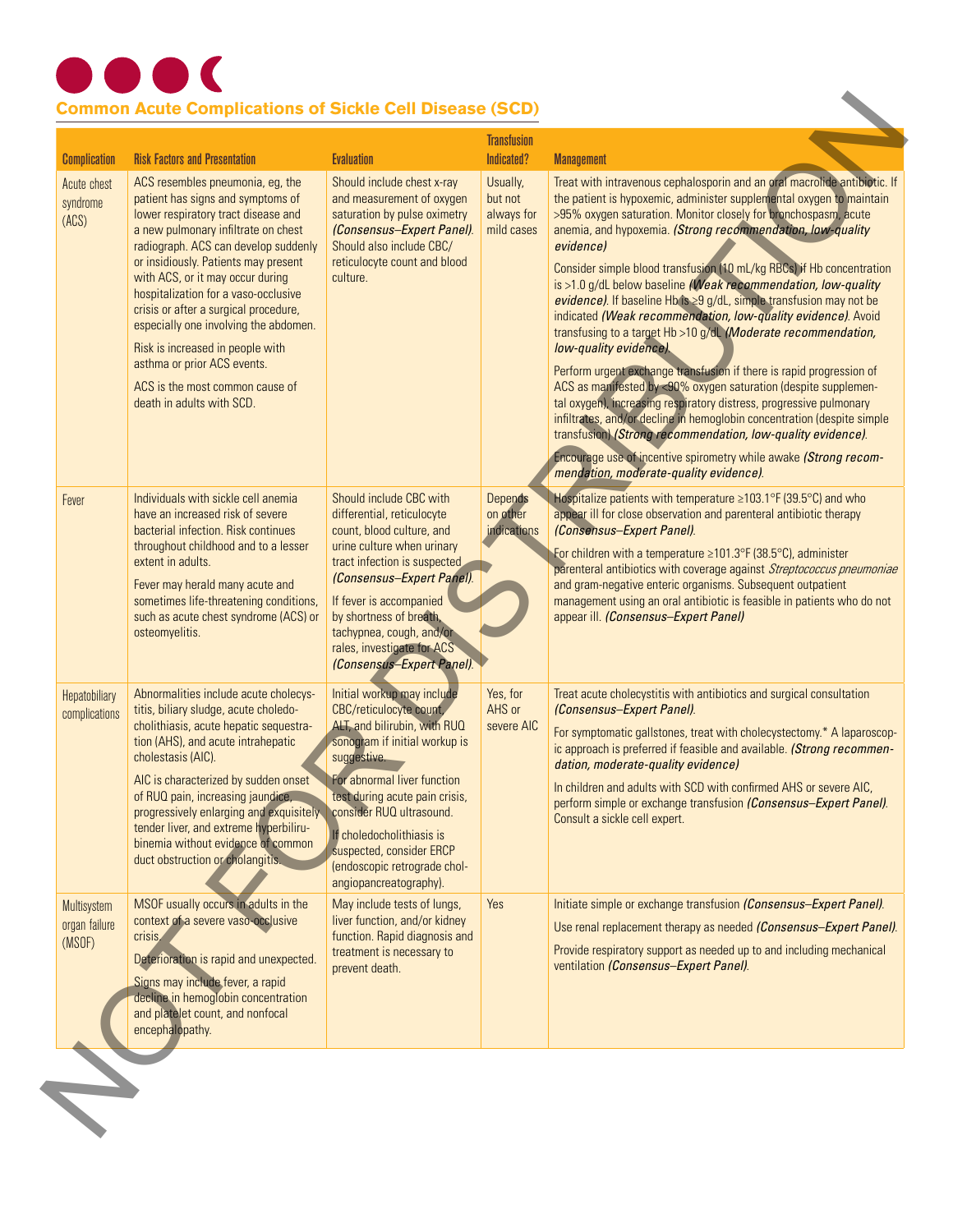

# **Common Acute Complications of Sickle Cell Disease (SCD), cont'd**

| <b>Complication</b>                                     | <b>Risk Factors and Presentation</b>                                                                                                                                                                                                                                                                                                                                                                                                                                | <b>Evaluation</b>                                                                                                                                                                                                                                                                                                 | <b>Transfusion</b><br>Indicated?                  | <b>Management</b>                                                                                                                                                                                                                                                                                                                                                                                                                                                                                                                                                                                                                                                                                                                                                                                                                                                                                                                                                                                                                                                                                                                                                                                                                                                                                                                                                                                                                                                                                                                                                                                                                                                              |
|---------------------------------------------------------|---------------------------------------------------------------------------------------------------------------------------------------------------------------------------------------------------------------------------------------------------------------------------------------------------------------------------------------------------------------------------------------------------------------------------------------------------------------------|-------------------------------------------------------------------------------------------------------------------------------------------------------------------------------------------------------------------------------------------------------------------------------------------------------------------|---------------------------------------------------|--------------------------------------------------------------------------------------------------------------------------------------------------------------------------------------------------------------------------------------------------------------------------------------------------------------------------------------------------------------------------------------------------------------------------------------------------------------------------------------------------------------------------------------------------------------------------------------------------------------------------------------------------------------------------------------------------------------------------------------------------------------------------------------------------------------------------------------------------------------------------------------------------------------------------------------------------------------------------------------------------------------------------------------------------------------------------------------------------------------------------------------------------------------------------------------------------------------------------------------------------------------------------------------------------------------------------------------------------------------------------------------------------------------------------------------------------------------------------------------------------------------------------------------------------------------------------------------------------------------------------------------------------------------------------------|
| <b>Pain from</b><br>vaso-occlu-<br>sive crisis<br>(VOC) | Management of acute pain is central<br>to the care of individuals with SCD.<br>yet pain is often poorly or inadequate-<br>ly addressed in all types of health care<br>settings.<br>A VOC manifests as acute excruciating<br>pain, most commonly in the extremi-<br>ties, chest, and back. Onset is typically<br>sudden, sometimes gradual. Duration<br>may be from hours to days. Common<br>triggers include stress, exposure to<br>cold, and infectious illnesses. | There is no test for a VOC.<br>only tests to rule out other<br>causes of pain, eg, avascular<br>necrosis, cortical bone<br>infarction, or osteomyelitis;<br>acute chest syndrome (ACS);<br>infection (see Fever); or other<br>abdominal complications.                                                            | No, unless<br>there are<br>other indi-<br>cations | Begin to treat acute pain while evaluating other possible causes<br>(Consensus-Adapted <sup>1</sup> ).<br>Rapidly initiate analgesic therapy within 30 minutes of triage or within<br>60 minutes of registration (Consensus-Expert Panel).<br>Base analgesic selection on pain assessment, associated symptoms,<br>outpatient analgesic use, patient knowledge of effective agents and<br>doses, and past experience with side effects (Consensus-Adapted <sup>1</sup> ).<br>For mild to moderate pain, in patients who report relief with NSAIDs,<br>and absent contraindications, continue treatment with NSAIDs (Mod-<br>erate recommendation, low-quality evidence).<br>For severe pain, use parenteral opioid (Strong recommendation,<br>high-quality evidence). See recommendations in this guide for the<br>administration of opioids.<br>To reduce risk of ACS, encourage use of incentive spirometry while<br>awake (Strong recommendation, moderate-quality evidence)<br>and encourage ambulation as soon as possible (Consensus-Expert<br>Panel).<br>Do not administer blood transfusion unless there are other indications<br>for transfusion (Moderate recommendation, low-quality evidence).<br>If severe deterioration during a VOC occurs, evaluate for multisystem<br>organ failure (Consensus-Expert Panel).<br>Use adjunctive nonpharmacological approaches to treat pain such as<br>local heat application and distraction (Consensus-Adapted <sup>1</sup> ).<br>In euvolemic patients who are unable to drink fluids, provide intrave-<br>nous hydration at no more than maintenance rate to avoid over-hydra-<br>tion (Consensus-Adapted <sup>1</sup> ). |
| Priapism                                                | Affects about one-third of boys and<br>men during their lifetime.<br>Stuttering/recurrent priapism (multiple<br>self-limited episodes of priapism<br>lasting <4 hours) may herald a major<br>episode lasting >4 hours.                                                                                                                                                                                                                                              | Prompt recognition and<br>management may limit the<br>need for more aggressive<br>and invasive intervention.<br>Delayed diagnosis and<br>therapy can result in erectile<br>dysfunction.                                                                                                                           | No, unless<br>operation<br>is required            | In patients with an oxygen saturation <95% on room air, administer<br>oxygen (Consensus-Expert Panel).<br>For priapism lasting 4 hours or longer, initiate interventions to include<br>vigorous oral or intravenous hydration and oral or intravenous analgesia<br>(Strong recommendation, low-quality evidence) and consult with a<br>urologist (Consensus-Expert Panel).<br>For acute treatment of priapism, do not transfuse (Moderate recom-<br>mendation, low-quality evidence). However, if surgical intervention<br>is required, consider preoperative transfusion* (Consensus–Expert<br>Panel).                                                                                                                                                                                                                                                                                                                                                                                                                                                                                                                                                                                                                                                                                                                                                                                                                                                                                                                                                                                                                                                                        |
| Splenic<br>sequestration                                | Defined as sudden enlargement of the<br>spleen and reduction in Hb concen-<br>tration by at least 2 g/dL below the<br>baseline value.                                                                                                                                                                                                                                                                                                                               | <b>Presentation may include</b><br>elevated reticulocyte count<br>and circulating nucleated<br>RBCs and decreased platelet<br>count. Imaging is not needed<br>in most cases of splenic se-<br>questration. Ultrasonography<br>may be useful if sequestra-<br>tion is suspected but the<br>spleen is not palpable. | Yes                                               | For severe acute splenic sequestration with hypovolemia, immediately<br>provide IV fluid resuscitation (Strong recommendation, low-quality<br>evidence).<br>For acute splenic sequestration and severe anemia, transfuse to raise<br>the hemoglobin to a stable level, while avoiding over-transfusion<br>and increased viscosity (Strong recommendation, low-quality<br>evidence). Seek expert consultation as needed.<br>Consider splenectomy* for recurrent acute splenic sequestration or<br>symptomatic hypersplenism (Moderate recommendation, low-<br>quality evidence). Seek expert consultation as needed.                                                                                                                                                                                                                                                                                                                                                                                                                                                                                                                                                                                                                                                                                                                                                                                                                                                                                                                                                                                                                                                            |
| Stroke                                                  | Children most commonly experience<br>ischemic stroke. Adults more com-<br>monly experience hemorrhagic stroke.<br>Ischemic stroke typically presents as<br>sudden onset of hemiparesis, aphasia,<br>and facial droop, and occasionally as<br>seizures or coma.                                                                                                                                                                                                      | Seek neurologic consulta-<br>tion and perform an urgent<br>head CT scan followed by<br>MRI and magnetic resonance<br>angiography (MRA) if avail-<br>able (Consensus-Expert<br>Panel).                                                                                                                             | Yes                                               | If acute stroke is confirmed by neuroimaging, perform exchange transfu-<br>sion (Consensus-Expert Panel).                                                                                                                                                                                                                                                                                                                                                                                                                                                                                                                                                                                                                                                                                                                                                                                                                                                                                                                                                                                                                                                                                                                                                                                                                                                                                                                                                                                                                                                                                                                                                                      |
|                                                         | Hemorrhagic stroke typically presents<br>as severe headache, altered level<br>of consciousness, seizures, speech<br>problems, and/or paralysis.                                                                                                                                                                                                                                                                                                                     |                                                                                                                                                                                                                                                                                                                   |                                                   | * See recommendations for perioperative transfusion in the companion guide "Hydroxyurea and<br>Transfusion Therapy for the Treatment of Sickle Cell Disease."                                                                                                                                                                                                                                                                                                                                                                                                                                                                                                                                                                                                                                                                                                                                                                                                                                                                                                                                                                                                                                                                                                                                                                                                                                                                                                                                                                                                                                                                                                                  |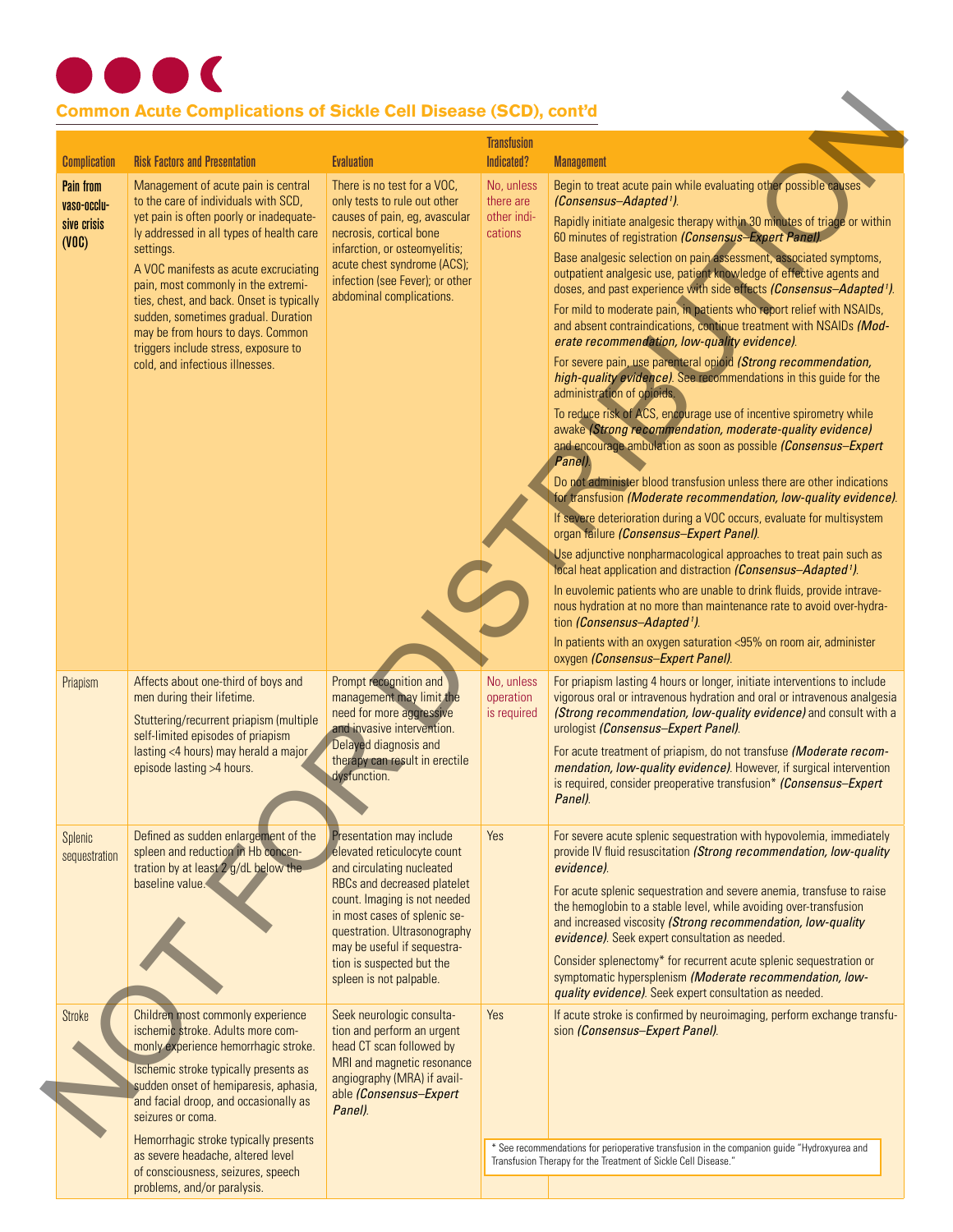# **Administration of Opioids for Severe, Acute Pain**

### **Acute Complications for Which Transfusion Is Not Indicated**

- • Asymptomatic anemia *(Consensus–Expert Panel)*
- Acute kidney injury, unless multisystem organ failure *(Consensus–Expert Panel)*
- • Priapism *(Moderate recommendation, low-quality evidence)*
- • Uncomplicated painful crisis *(Moderate recommendation, lowquality evidence)*

# **Disease Definition**

# **Rating System and Implications of Recommendations**

| <b>Administration of Opioids for Severe, Acute Pain</b>                                                                                                                                                                                                                                                                                                                                                                                                                                                                                                                                                                                                                                                                                                                                                                                                                                                                                                                                                                                                                                                                                                                                                                                                                                                                                                                                                                                                                                                                                                                                                                                                                                                                                                                                                                                                        |                                                                                                                                                                                                                                                                                                                                                                                                           | <b>Rating System and Implications</b>                                                                                                                                                                                                                                                                       |                                                                                                                                                                             |  |
|----------------------------------------------------------------------------------------------------------------------------------------------------------------------------------------------------------------------------------------------------------------------------------------------------------------------------------------------------------------------------------------------------------------------------------------------------------------------------------------------------------------------------------------------------------------------------------------------------------------------------------------------------------------------------------------------------------------------------------------------------------------------------------------------------------------------------------------------------------------------------------------------------------------------------------------------------------------------------------------------------------------------------------------------------------------------------------------------------------------------------------------------------------------------------------------------------------------------------------------------------------------------------------------------------------------------------------------------------------------------------------------------------------------------------------------------------------------------------------------------------------------------------------------------------------------------------------------------------------------------------------------------------------------------------------------------------------------------------------------------------------------------------------------------------------------------------------------------------------------|-----------------------------------------------------------------------------------------------------------------------------------------------------------------------------------------------------------------------------------------------------------------------------------------------------------------------------------------------------------------------------------------------------------|-------------------------------------------------------------------------------------------------------------------------------------------------------------------------------------------------------------------------------------------------------------------------------------------------------------|-----------------------------------------------------------------------------------------------------------------------------------------------------------------------------|--|
| Use an individualized prescribing and monitoring protocol                                                                                                                                                                                                                                                                                                                                                                                                                                                                                                                                                                                                                                                                                                                                                                                                                                                                                                                                                                                                                                                                                                                                                                                                                                                                                                                                                                                                                                                                                                                                                                                                                                                                                                                                                                                                      | of Recommendations<br>As indicated in parentheses in this guide, evidence-based<br>recommendations from the NHLBI report are separately rated<br>according to the strength of the recommendation (strong,<br>moderate, or weak) and the quality of the supporting evidence<br>(high, moderate, low, or very low). These ratings are intended to<br>have the following implications (adapted from GRADE?): |                                                                                                                                                                                                                                                                                                             |                                                                                                                                                                             |  |
| (Consensus-Expert Panel).<br>Do not use meperidine unless it is the only effective opioid for<br>an individual patient (Consensus-Adapted <sup>1</sup> ).<br>Calculate the parenteral (IV or subcutaneous) dose based on<br>total daily short-acting opioid dose currently being taken at home<br>(Consensus-Expert Panel).                                                                                                                                                                                                                                                                                                                                                                                                                                                                                                                                                                                                                                                                                                                                                                                                                                                                                                                                                                                                                                                                                                                                                                                                                                                                                                                                                                                                                                                                                                                                    |                                                                                                                                                                                                                                                                                                                                                                                                           |                                                                                                                                                                                                                                                                                                             |                                                                                                                                                                             |  |
| Administer parenteral opioids using the subcutaneous route<br>when intravenous access is difficult (Consensus-Expert Panel).<br>Reassess pain and re-administer opioids if necessary for<br>continued severe pain every 15-30 minutes until pain is under<br>control per patient report (Consensus-Adapted 1).<br>Maintain or consider escalation of the dose by 25 percent until<br>pain is controlled (Consensus-Expert Panel).<br>Reassess after each dose for pain relief and side effects<br>(Consensus-Expert Panel).                                                                                                                                                                                                                                                                                                                                                                                                                                                                                                                                                                                                                                                                                                                                                                                                                                                                                                                                                                                                                                                                                                                                                                                                                                                                                                                                    | <b>Strong</b><br>recommendation<br>ţ<br><b>Weak</b><br>recommendation                                                                                                                                                                                                                                                                                                                                     | <b>High-quality evidence</b><br><b>Recommendation can apply</b><br>to most patients in most<br>circumstances.<br>The best action may differ<br>depending on circumstances<br>or patient or societal values.                                                                                                 | <b>Low-quality evidence</b><br>Recommendation<br>may change when<br>higher quality<br>evidence becomes<br>available.<br>Other alternatives<br>may be equally<br>reasonable. |  |
| Initiate around-the-clock opioid administration by patient-<br>controlled analgesia or frequently scheduled doses versus "as<br>requested" administration (Moderate recommendation, low-<br>quality evidence).<br>In individuals with a vaso-occlusive crisis (VOC) who require<br>antihistamines for itching secondary to opioid administration,<br>prescribe agents orally, and do not re-administer with each dose<br>of opioid in the acute VOC management phase. Re-administer<br>every 4 to 6 hours as needed. (Consensus-Expert Panel)<br>Monitor for excessive sedation by using a sedation<br>measurement scale and by obtaining oxygenation levels<br>(Consensus-Expert Panel).<br>Gradually titrate down parenteral opioids as VOC resolves<br>(Consensus-Expert Panel).<br>At discharge, evaluate inpatient analgesic requirements, wean<br>parenteral opioids prior to conversion to oral opioids, and adjust<br>home dose of long- and short-acting opioid prescriptions to<br>prevent withdrawal (Consensus-Expert Panel).<br><b>Acute Complications for Which</b><br><b>Transfusion Is Not Indicated</b><br>• Asymptomatic anemia (Consensus-Expert Panel)<br>• Acute kidney injury, unless multisystem organ failure<br>(Consensus-Expert Panel)<br>• Priapism (Moderate recommendation, low-quality<br>evidence)<br>• Uncomplicated painful crisis (Moderate recommendation, low-<br>quality evidence)<br><b>Disease Definition</b><br>Sickle cell anemia (SCA) refers to the clinically similar disorders<br>HbSS or HbSB <sup>®</sup> -thalassemia. Sickle cell disease refers to all<br>disease genotypes, including SCA and compound heterozygous<br>disorders, such as HbSC, HbSß <sup>+</sup> -thalassemia, and other less<br>common variants. The carrier state for hemoglobin S (HbAS or<br>sickle cell trait) is not a form of SCD. |                                                                                                                                                                                                                                                                                                                                                                                                           | Consensus statements represent opinion of the expert panel that<br>authored the NHLBI report. Wherever indicated, these statements<br>are based on minimal or no supporting evidence or very indirect<br>evidence (Consensus-Expert Panel) or were adapted from<br>existing guidelines (Consensus-Adapted). |                                                                                                                                                                             |  |